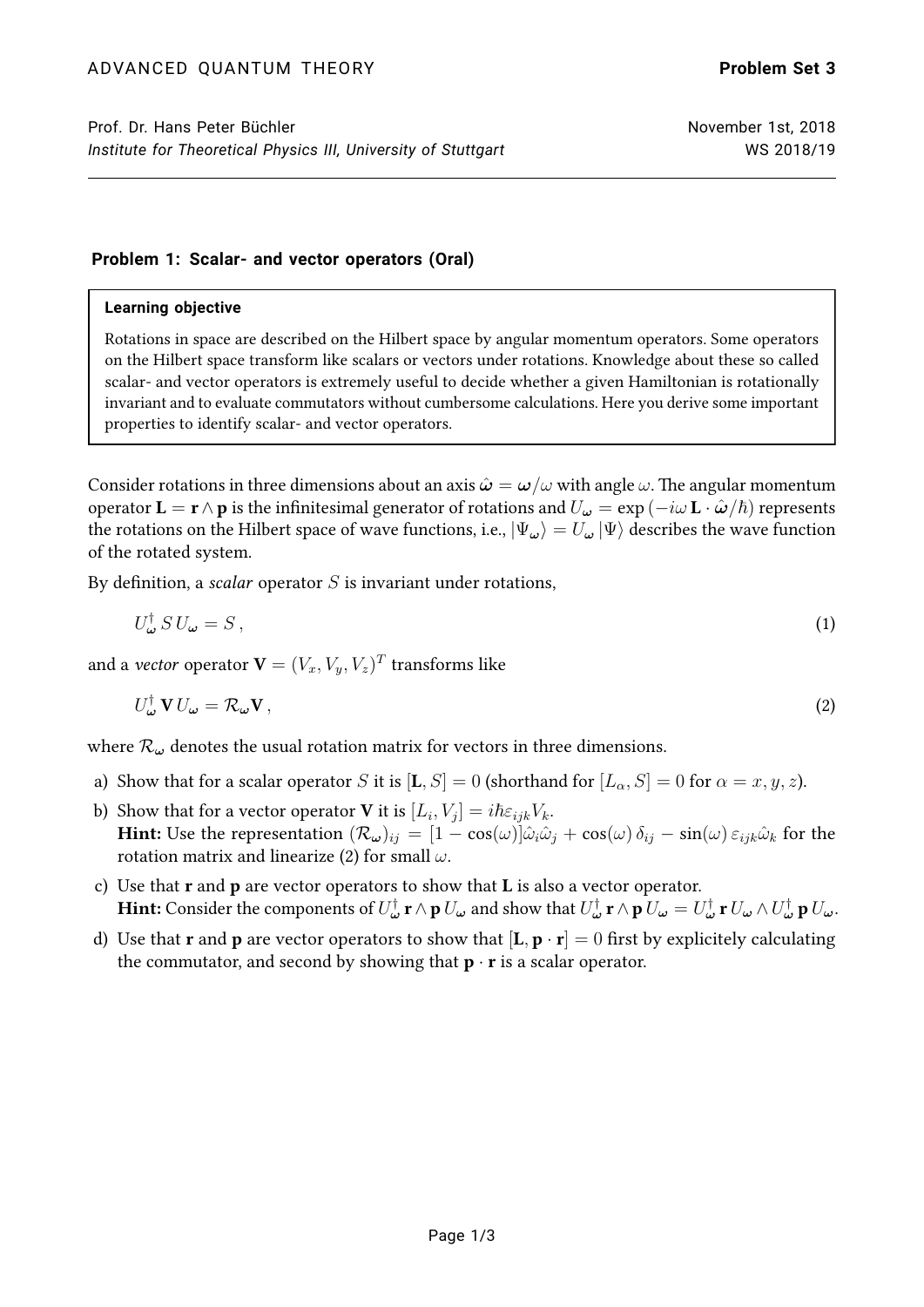## **Problem 2: Spin rotations (Written)**

#### **Learning objective**

Here you derive a useful formula for spin- $\frac{1}{2}$  rotations. The application to states yields an explicit expression for their transformation under rotations and reveals a peculiarity of spin (in contrast to orbital angular momentum).

a) Show that the spin- $\frac{1}{2}$  representation of rotations about the axis  $\hat{\bm{\omega}}=\bm{\omega}/\omega$  with angle  $\omega=|\bm{\omega}|$ evaluates to

$$
\exp\left(-\frac{i}{2}\boldsymbol{\omega}\cdot\boldsymbol{\sigma}\right) = 1\cos\frac{\omega}{2} - i\hat{\boldsymbol{\omega}}\cdot\boldsymbol{\sigma}\sin\frac{\omega}{2}
$$
\n(3)

where  $\boldsymbol{\sigma} = (\sigma_x, \sigma_y, \sigma_z)^T$  are the Pauli matrices.

**Hint:** Use that  $\sigma_i \sigma_j = \delta_{ij} \mathbb{1} + i \varepsilon_{ijk} \sigma_k$ .

b) The rotation of a spin- $\frac{1}{2}$  particle is described by  $U_\omega=\exp{(-i\omega\,\mathbf{S}\cdot\hat{\bm{\omega}}/\hbar)}$  with the spin operator  $S_i = \frac{\hbar}{2}$  $\frac{\hbar}{2}\sigma_i$  (c.f. Problem 1).

Evaluate  $|\Psi_{\bm{\omega}}\rangle=U_{\bm{\omega}}\ket{+}$  explicitely for  $\ket{+}=(\ket{\uparrow}+\ket{\downarrow})/\sqrt{2}$  and  $\hat{\bm{\omega}}=(1,0,0)^T.$  What happens for a full rotation with  $\omega = 2\pi$  and is this a problem from the physical perspective?